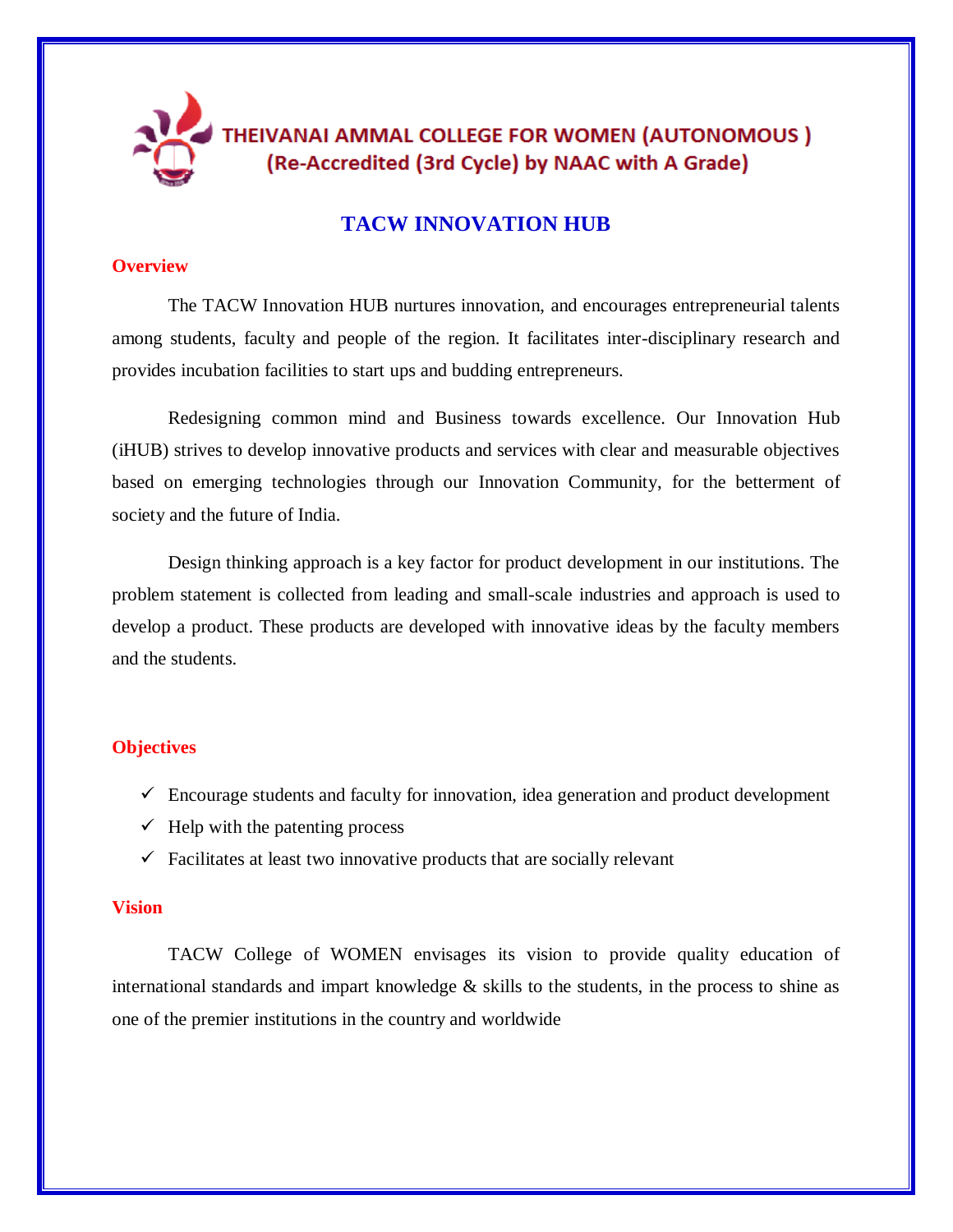## **Mission**

Improve the economic viability, sustainability and competitiveness of horticulture in India (or) Villupuram.

Prepare students to meet future development in science and technology with social and gender equity,

Empower students to promote their knowledge and skills through networking with other relevant institutions, develop confident and diligent future citizens.

### **Core values:**

Collaborative approach Entrepreneurial spirit Excellence Impact-driven Integrity Openness.

# **AVA Products**

| <b>S. No.</b>  | Name of the       | <b>Name of products</b>       | <b>Collaborating</b>            |
|----------------|-------------------|-------------------------------|---------------------------------|
|                | <b>Department</b> |                               | <b>Agency</b>                   |
|                | Tamil             | <b>AVA Hair oil</b>           | <b>Tamil Siddhar Herbal</b>     |
|                |                   |                               | Medicine Centre,                |
|                |                   | <b>AVA Weight Loss powder</b> | Cuddalore                       |
|                |                   | <b>AVA Tooth Powder</b>       |                                 |
| $\overline{2}$ | English           | AVA Dye                       | <b>Swarna Herbel Cosmetics,</b> |
|                |                   | <b>AVA Shampoo</b>            | Pondicherry                     |
| $\mathcal{E}$  | <b>BBA</b>        | <b>AVA Phenyl</b>             | Ms. Bakkiyam Agency,            |
|                |                   | AVA Soap                      | Pondicherry                     |
| $\overline{4}$ | Commerce          | <b>AVA</b> Paper bag          | Sri M.S. Enterprises,           |
|                |                   |                               | Pondicherry                     |
| $\overline{5}$ | Chemistry         | <b>AVA Vermicomposting</b>    | Pondicherry Institute of        |
|                |                   |                               | <b>Agricultural Sciences,</b>   |
|                |                   |                               | Pondicherry                     |